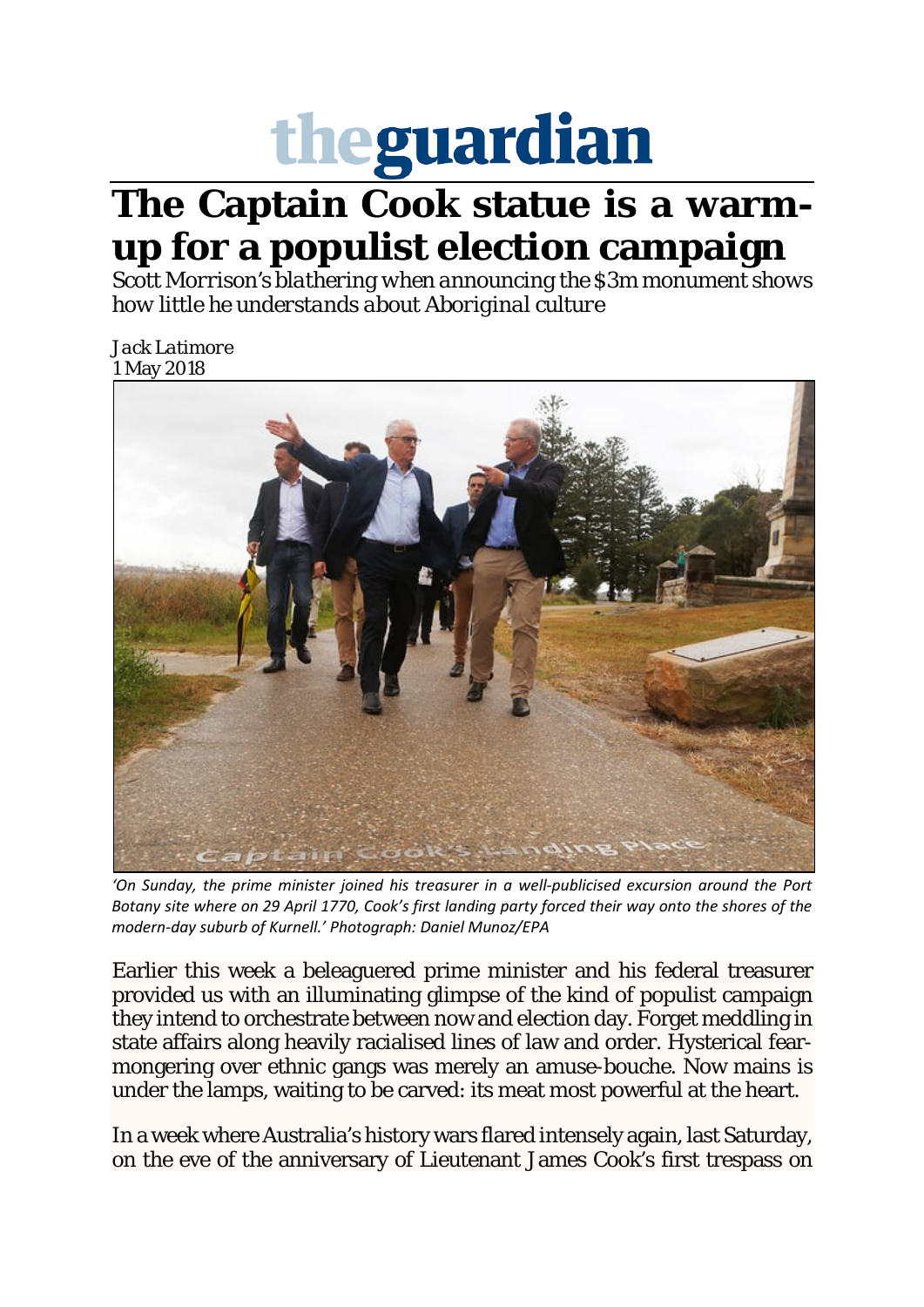First Nations lands, treasurer Scott Morrison foregrounded his impending 2018 budget by announcing a \$50m injection into his own electorate.

Wading headlong into the recent conflagrations over Australia's cultural identity, the treasurer declared the lucre will finance the memorialisation of an agent of the British Crown, who in 1770 clambered up a hillock on an island off the northern tip of New Holland to claim possession of an already occupied continent.

On Sunday, the prime minister joined his treasurer in a well-publicised excursion around the Port Botany site where on 29 April 1770, Cook's first landing party forced their way onto the shores of the modern-day suburb of Kurnell.

"It was a momentous occasion in our history," Malcolm Turnbull pontificated during the visit. "And this is a momentous place, one we need to celebrate, understand, interpret and reflect on. One that has to be deeply understood and reflected and interpreted with wisdom and with empathy."

Accompanying Turnbull and Morrison were representatives of the La Perouse Local Aboriginal Land Council (LPALC). In a media statement issued on Friday 27 April, LPALC chairperson Noeleen Timbery said that the council was "excited" that the state and federal governments were "investing substantial infrastructure to the area" and "welcomes the opportunity to continue its engagement to ensure Aboriginal cultural and economic participation is achieved." The statement provided no indication of LPALC knowledge of the \$3m aquatic monument to James Cook that was announced by Morrison the next day.

There are other intriguing aspects regarding Morrison's remarks on Saturday. Firstly he made some highly speculative remarks about the scene of Cook's intrusion. "What's really important is the monument would seek to depict the aquatic features of what occurred here, something that would capture the moment, in a very interpretative, sensitive and beautiful way. The other part of the brief has to pick up what else was on the water at the time. There would have been canoes."

It's been a fabulous past week for Australian history. It's difficult to top the historical porkies made in Fairfax papers by "historian" Jonathan King in relation to mythologising the role of John Monash and the Anzac legend in the battle of Villers-Bretonneux in 1918, in which the errors were so numerous and flagrant that the paper's correction made international headlines, but Morrison's tranquil historical representation goes close. For an accurate account, we need only refer to Cook's own journal.